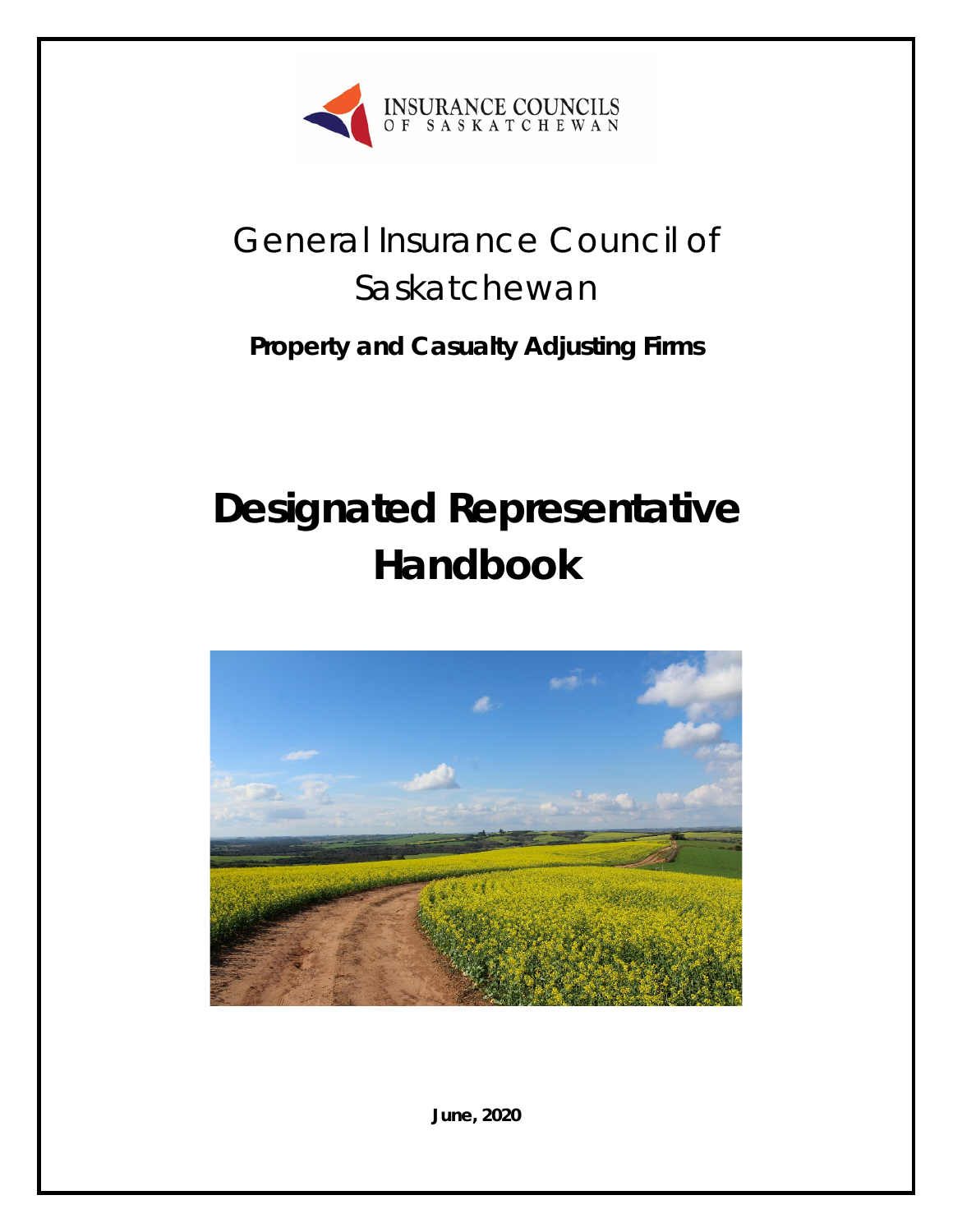## **Table of Contents**

| Forward |                                                                                                                                                            |
|---------|------------------------------------------------------------------------------------------------------------------------------------------------------------|
|         | Principle 1 - All Licensees must adhere to the Fair Treatment of Customers Guiding                                                                         |
|         | Principle 2 - Only persons licensed as an insurance adjuster may act as an insurance                                                                       |
|         | Principle 3 - Licence applications, annual reporting forms and transfer of<br>recommendation forms are filed, and prescribed fees and fines are paid       |
|         | Principle 4 - Licensees must comply with the Insurance Legislation and all other                                                                           |
|         | Principle 5 - Licensees must be provided with, and use, all information respecting<br>insurance that is necessary to properly conduct insurance business 8 |
|         | Principle 6 - All adjusting firm books, records and accounts must be maintained in                                                                         |
|         | Principle 7 - Errors and omissions insurance (E&O) must be maintained in accordance                                                                        |
|         | Principle 8 - Appropriate procedures must be established and followed such that the                                                                        |
|         |                                                                                                                                                            |
|         | Appendix B - Operating Principles for the Designated Representative 14                                                                                     |

<span id="page-1-0"></span>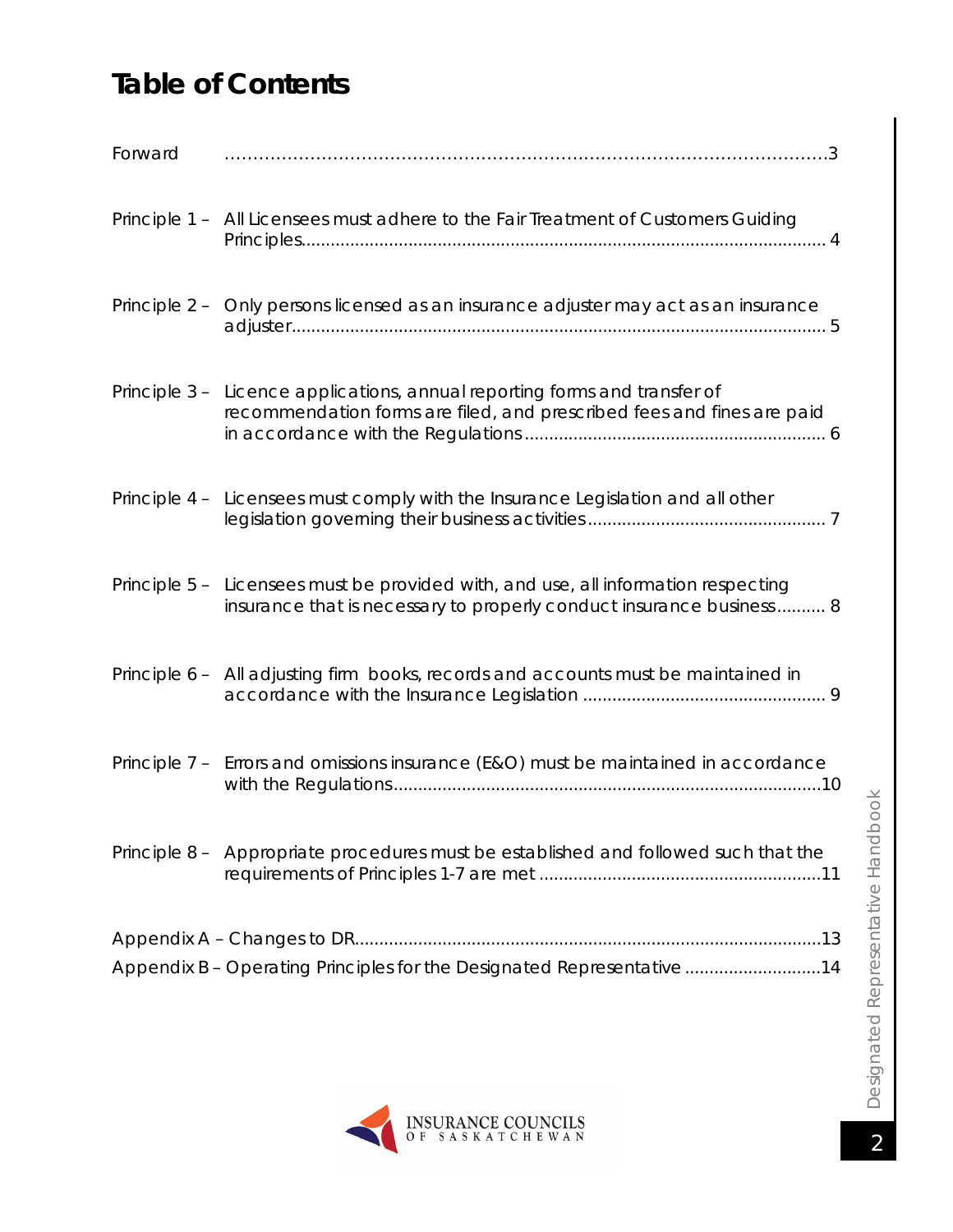## **Forward**

With the proclamation of the new Insurance Act the Designated Representative ("DR") takes on more defined responsibilities as it relates to the insurance activities of the Adjusting Firm.

The purpose of this Designated Representative Handbook ("Handbook") is to summarize those responsibilities and provide guidance to the DR in what is expected of them. Appendix B (attached) of the General Insurance Council Bylaws ("the Bylaws") outlines the eight (8) Operating Principles for the DR. This Handbook expands on those Principles in establishing professional standards for the management of a Property and Casualty Insurance Adjusting Firm.

To fulfill your obligations, the DR must be familiar with *The Insurance Act* ("Act"), *The Insurance Regulations* ("Regulations"), and the Bylaws. For the sake of simplicity, in this Handbook these documents are referred to collectively as the "Insurance Legislation".

The DR should also be familiar with the General Insurance Council ("GICS") Adjuster Code of Conduct.

Section 5-17(2) of the Regulations outlines the specific responsibilities of the DR. The DR shall do all the following:

(a) assume responsibility for the management and supervision of the business; (b) establish appropriate standards relating to the supervision of other licensees employed by the business or engaged as independent contractors of the business, taking into account:

- (i) the levels of qualification, education and experience of the licensees;
- (ii) the nature of the insurance business being conducted; and
- (iii) the requirements of the Act and these Regulations; and
- (c) establish appropriate standards relating to the delegation of his or her duties.

The GICS holds the DR accountable for the actions of the adjusting firm, for adjusting activities under their supervision and management, and for Fair Treatment of Customers.

This Handbook outlines those obligations. Considering nature, size and complexity of the adjusting firm, this Handbook also gives the DR latitude to determine the processes and controls required to meet those obligations.

#### **Delegation of Designated Representative Duties**

The DR may delegate their duties to other persons associated with the adjusting firm. While the duties may be delegated the ultimate responsibility for the duties outlined in this Handbook remain with the DR.

The DR must establish appropriate standards relating to their delegation.

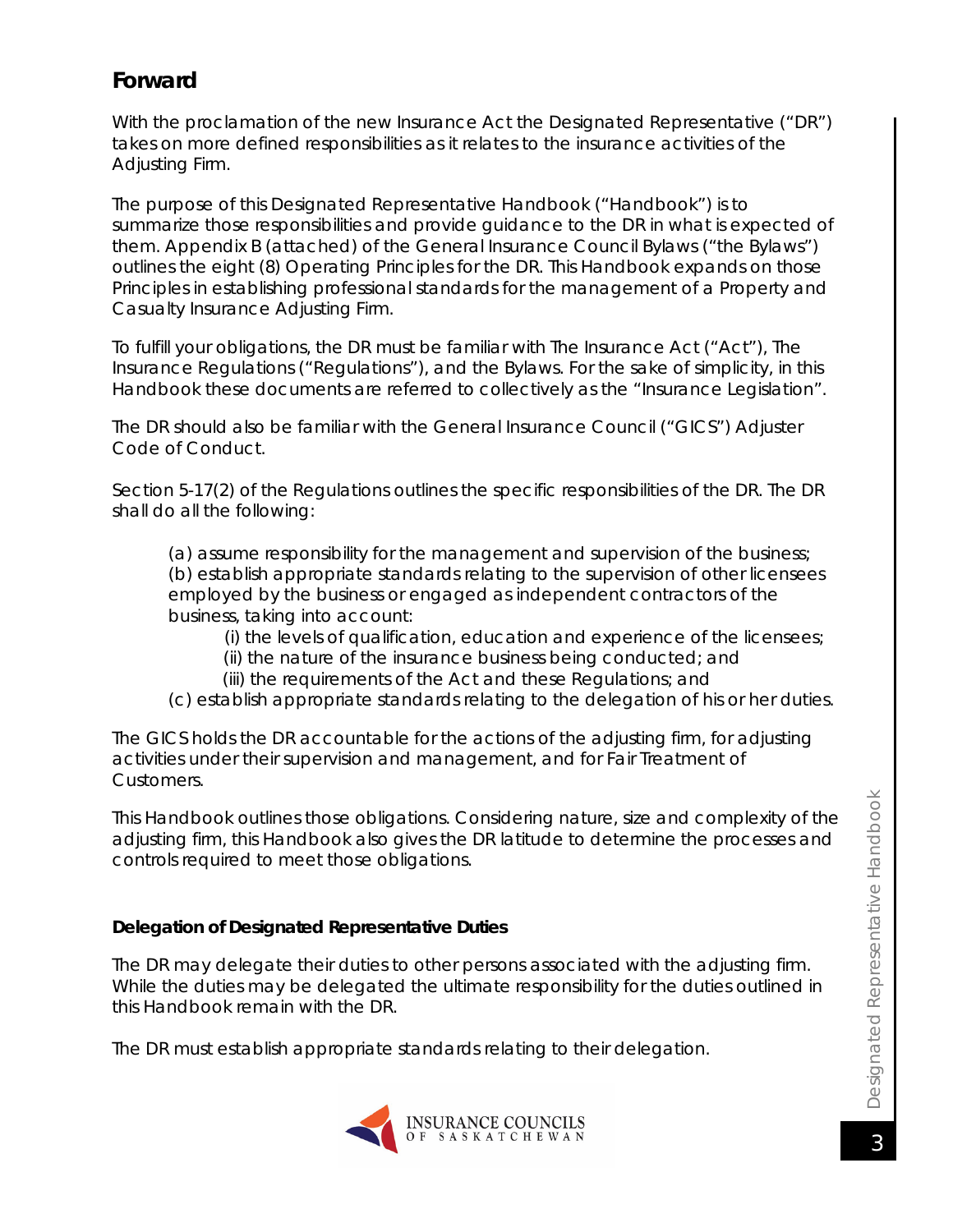## <span id="page-3-0"></span>**Principle 1 – All Licensees must adhere to the Fair Treatment of Customers Guiding Principles**

The DR must ensure that the adjusting firm adheres to the following principles from the Fair Treatment of Customers Guidance document.

#### **Customer outcomes and expectations**

- **▶ Governance and Business Culture**
- $\triangleright$  Conflicts of Interest
- > Outsourcing
- **Design of Insurance Product**
- > Distribution Strategies
- $\triangleright$  Disclosure to Customer
- $\triangleright$  Product Promotion
- $\triangleright$  Advice
- > Disclosure to Policyholder
- ▶ Claims Handling and Settlement
- ▶ Complaints Handling and Dispute Resolution
- $\triangleright$  Protection of Personal Information

In Canada, the conduct of business in insurance is the exclusive authority of the provinces and territories. However, regulators within each jurisdiction share a common set of expectations pertaining to the conduct of business to ensure the fair treatment of customers.

In the Fall of 2018, the Canadian Council of Insurance Regulators ("CCIR") and the Canadian Insurance Services Regulatory Organizations ("CISRO") jointly published a document entitled *"Guidance: Conduct of Insurance Business and Fair Treatment of Customers"* ("guidance document"). This guidance is based on Insurance Core Principles of the International Association of Insurance Supervisors.

CCIR and CISRO provided this guidance to support insurers and licensees in achieving the fair treatment of customers while complying with existing laws and regulations. It also aims at strengthening public trust and consumer confidence and minimizing reputational risks.

The Insurance Councils of Saskatchewan ("Council") have fully endorsed the principles outlined in the guidance document. The Fair Treatment of Customers guidance is included in this Handbook as an overarching principle for the DR to follow. The DR is to ensure that all licensees within their adjusting firm also follow the guidance. Schedule B of the GICS Bylaws outlines the Operation Principles for the DR.

The guidance at section 6 speaks to **Customer outcomes and expectations** for both insurance companies and insurance adjusting firms. These customer outcomes and expectations form the Principles identified above.

The majority of **Customer outcomes and expectations** are relevant to your business. Areas such as Outsourcing, Design of Insurance Product, Distribution Strategies and Promotion, may have little, if any relevance to your business.

The full CCIR/CISRO guidance document can be accessed at: <https://www.skcouncil.sk.ca/> -- Fair Treatment of Customers Guideline

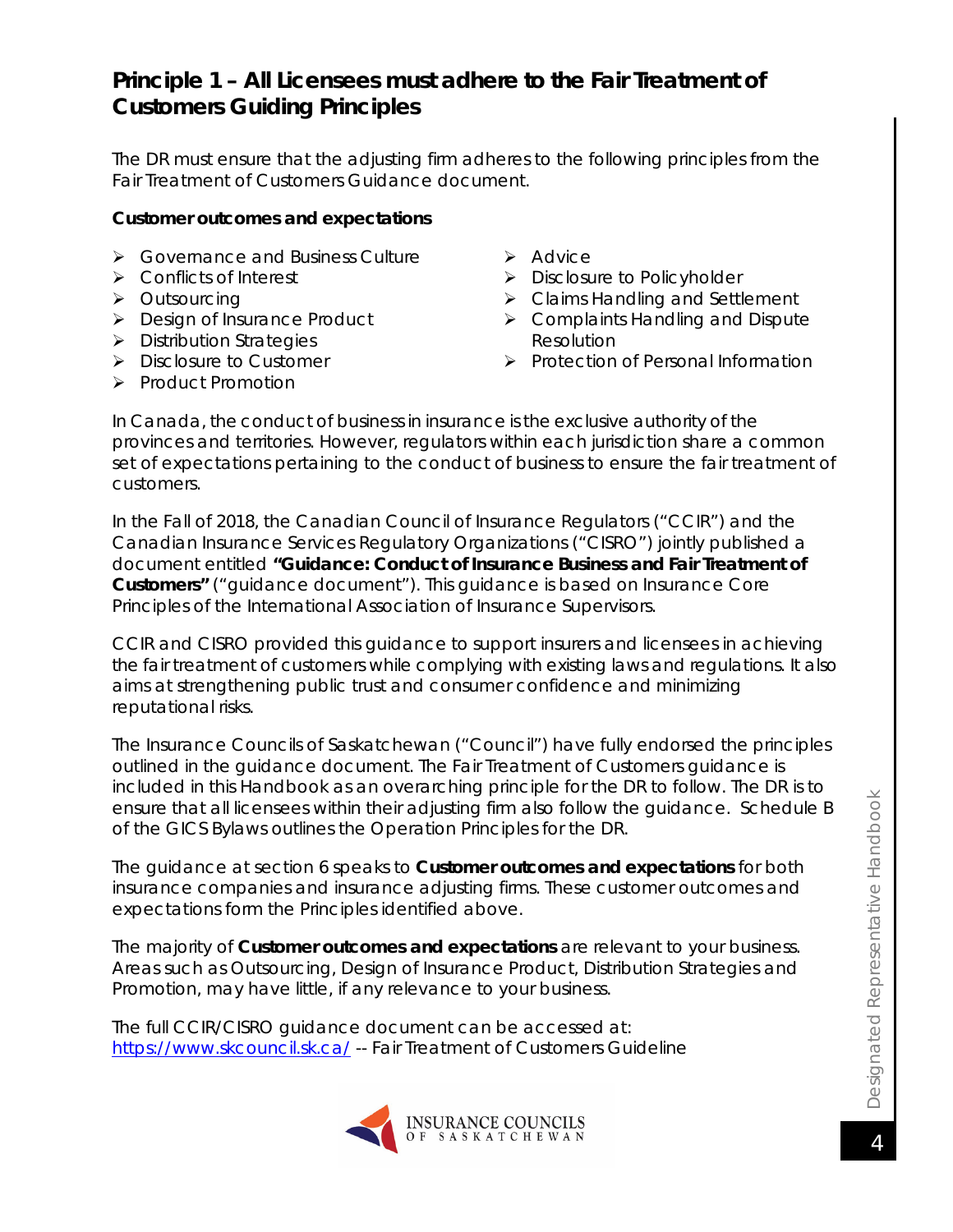## <span id="page-4-0"></span>**Principle 2 – Only persons licensed as an insurance adjuster may act as an insurance adjuster**

#### **Guidelines**

A DR is responsible to ensure that all persons associated with the adjusting firm that act in the capacity of an insurance adjuster are licensed with the GICS and that these persons maintain this licence in accordance with the Insurance Legislation.

The definition of insurance adjuster in the Act is:

*"adjuster" means, subject to subsection (4), a person who, for compensation, through any medium does one or more of the following:* 

*(a) directly or indirectly solicits the right to negotiate or investigate the settlement of a*  loss or claim under a contract of insurance on behalf of an insured or insurer;

*(b) negotiates or investigates the settlement of a loss or claim under a contract of insurance on behalf of an insured or insurer;* 

*(c) holds himself or herself out as an adjuster with respect to the settlement of any loss or claim mentioned in clause (a) or (b);* 

*(d) assists a person with making a claim under an insurance policy or a contract of insurance;*

#### **Considerations**

- any unlicensed person acting as an adjuster may be exposing insureds, insurers, and the adjusting firm itself to increased risks.
- any unlicensed person may also be invalidating all or part of the adjusting firm's errors and omissions insurance ("E&O") coverage.
- any person acting as an adjuster, or holding out as an adjuster while unlicensed, is in violation of the Insurance Legislation.
- any compensation paid to non-licensees in connection with the adjustment of an insurance policy may contravene the Act. See the definition of Adjuster above and review the GICS Adjuster Code of Conduct for further information.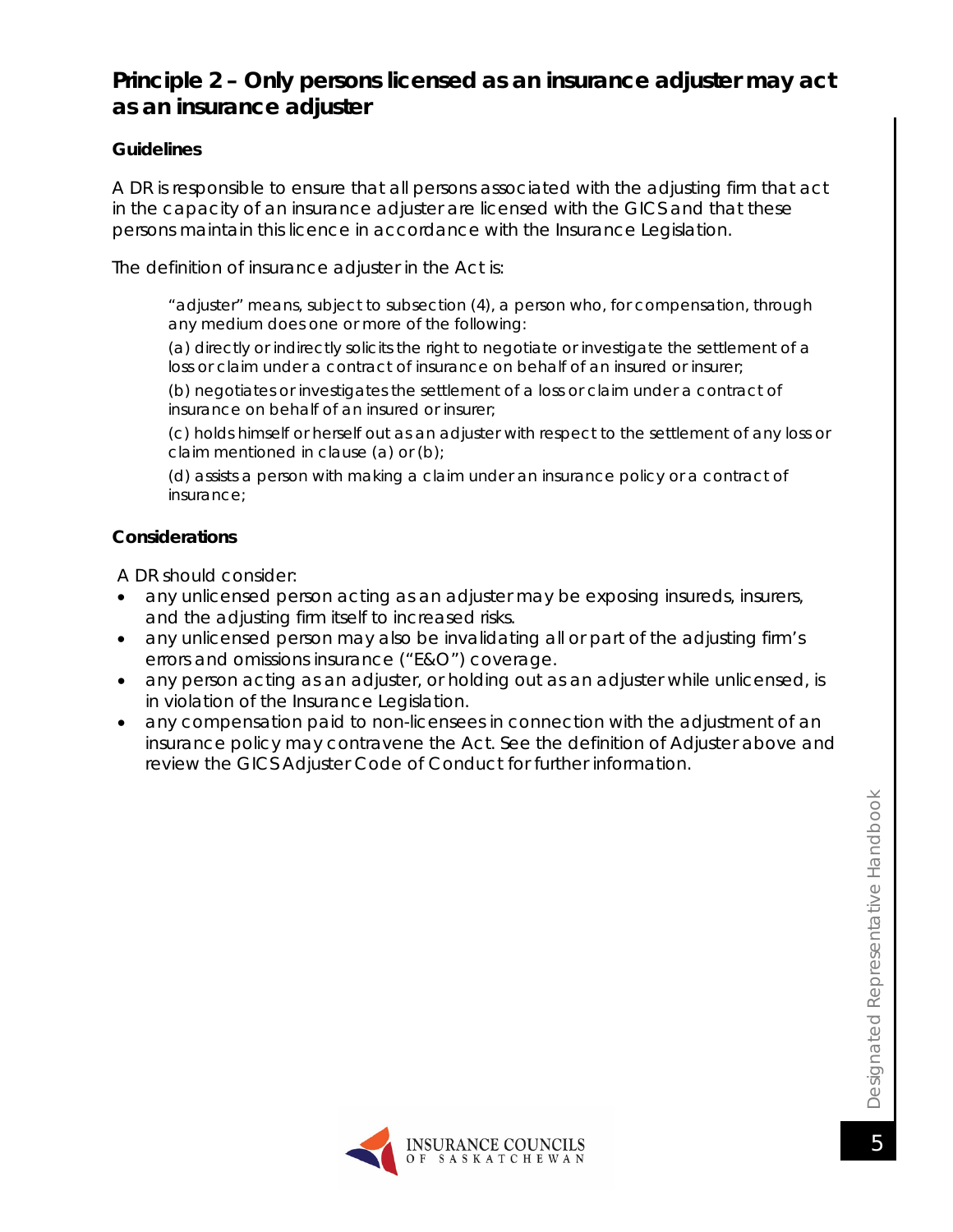## <span id="page-5-0"></span>**Principle 3 – Licence applications, annual reporting forms and transfer of recommendation forms are filed, and prescribed fees and fines are paid in accordance with the Regulations**

#### **Guidelines**

A DR is responsible to ensure that all applications for licensing or transfers of recommendation (individual adjuster and adjusting firm) are accurate and fully completed. This includes initial applications, transfer of recommendation forms and adjusting firm annual reporting forms.

- The DR must establish reasonable screening procedures for new applicants which include:
	- o certifying in writing that the applicant or insurance adjuster:
		- **is of good character;**
		- has met the licensing requirements as set out by GICS; and
		- is knowledgeable about the class of insurance for which the applicant or insurance adjuster is applying.
- The DR must ensure that all licensees associated with the adjusting firm submit to GICS their annual reporting forms in enough time to allow for the continuation of the licence prior to the expiry of the annual reporting period. All required fees and, if applicable, any outstanding fines must also accompany the annual reporting form.
- A DR must ensure that all disciplinary assessments (fines or costs) assessed to the adjusting firm are paid within the timeline provided by the GICS.
- All queries from the GICS must be responded to within the time frames established by the GICS in each query.

#### **Considerations**

- individuals new to the insurance industry may not be considered fully knowledgeable about the class of insurance for which they are applying.
- it is important to take into account what duties and responsibilities the new licensee will be required to perform.
	- o Are these duties in line with the knowledge and experience they have within the industry?
	- o Are individuals appropriately supervised in accordance with the level of knowledge, skills and abilities they have?

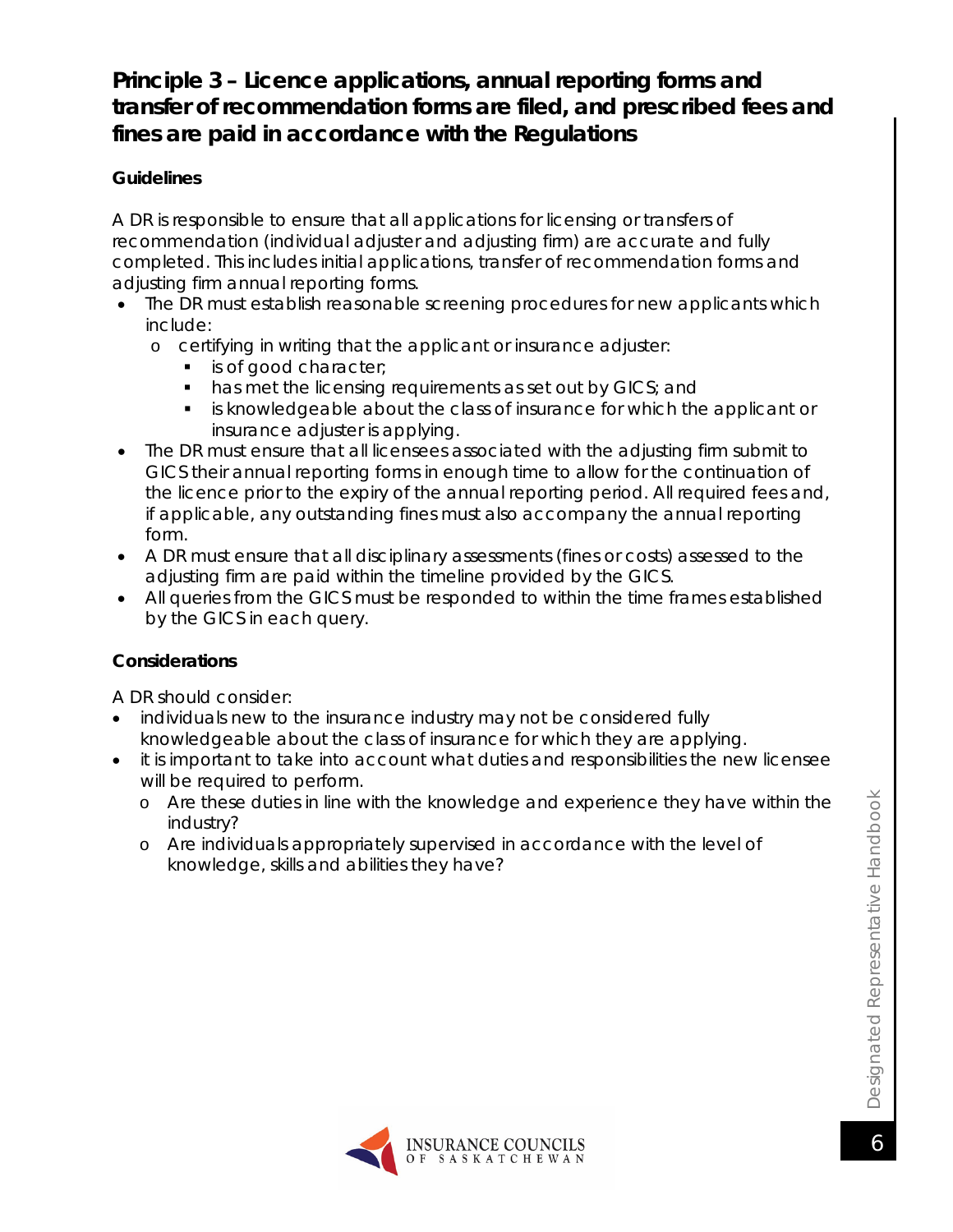## <span id="page-6-0"></span>**Principle 4 – Licensees must comply with the Insurance Legislation and all other legislation governing their business activities**

#### **Guidelines**

- The obligation of the DR is the management and supervision of the adjusting firm and all associated persons regardless of whether they are a licensee. The DR must work to support compliance efforts by all persons associated with the adjusting firm. This obligation also extends to all locations where licensed persons conduct adjusting business, including but not limited to full branches, service offices and home offices.
- The DR, as part of their management and supervision of the adjusting firm is to ensure all persons associated with the adjusting firm are aware of the regulatory requirements regarding the business of insurance.
- If a licensee's employment or contract with the adjusting firm is terminated the DR must immediately notify GICS that the recommendation is cancelled and the reasons for the cancellation (i.e., the how and why of cancellation).
- The DR must make certain that current office policies and procedures are in place and that all persons associated with the adjusting firm are aware of them and follow them. These policies must be consistent with the requirements set out in the Insurance Legislation.

#### **Considerations**

- do current office policies and procedures include supervision of all persons associated with the adjusting firm at all its locations?
- do the office policies and procedures include a copy of the Code of Conduct and the GICS Bylaws?
- do persons associated with the adjusting firm understand the licensing and conduct standards outlined within the GICS Bylaws?
- do all persons associated with the adjusting firm know who the adjusting firm's DR is?
- are periodic reviews conducted to ensure adjusting firm policies and procedures remain relevant and are complied with?
- does the adjusting firm have abeyance and diary controls in place? Are they being monitored?
- has the adjusting firm addressed file management and acceptable file maintenance? This includes where copies of client files may be kept, security, confidentiality and privacy issues.
- are training sessions on adjusting file management software and systems provided to all persons associated with the adjusting firm?
- has the adjusting firm detailed a position on secondary occupations for staff? Is there an approval process in place, including notification and acceptance by the GICS?
- do the policies and procedures include information relevant to other legislation that governs the business of the adjusting firm (i.e., privacy, anti-spam legislation)?

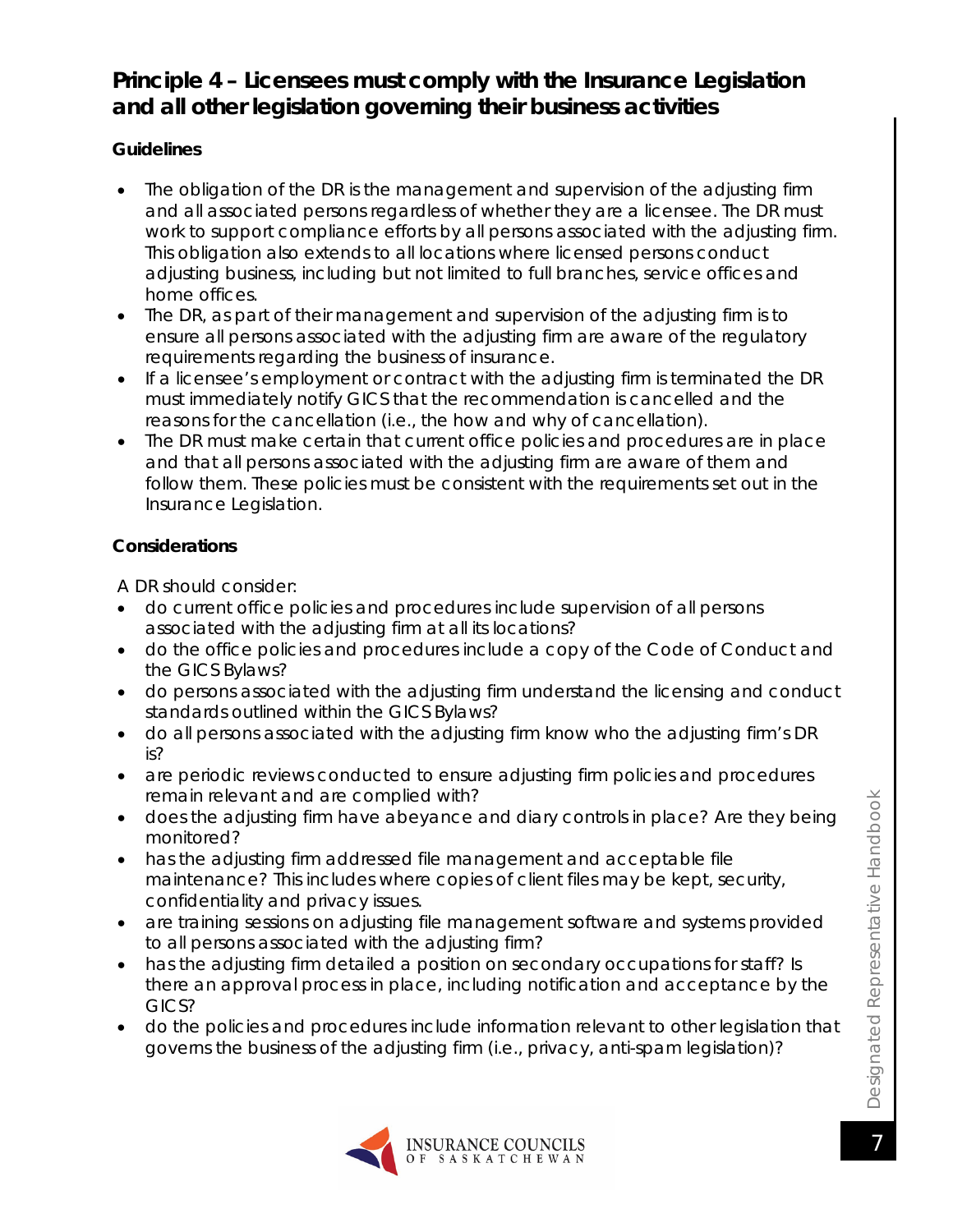## <span id="page-7-0"></span>**Principle 5 – Licensees must be provided with, and use, all information respecting insurance that is necessary to properly conduct insurance business**

#### **Guidelines**

- The DR must remain current on:
	- o industry trends;
	- o insurer requirements; and
	- o building/code requirements.
- The DR must share this information, as appropriate, with any person associated with the adjusting firm.
- The DR must pay particular attention to information that could impact the business of the adjusting firm and ensure this information is highlighted to all concerned.
- The DR must make the following information available to all staff:
	- o current documentation and forms; and
	- o bulletins and other industry publications.

#### **Considerations**

A DR should consider developing training programs specific to the adjusting firm and every licensee's areas of specialization.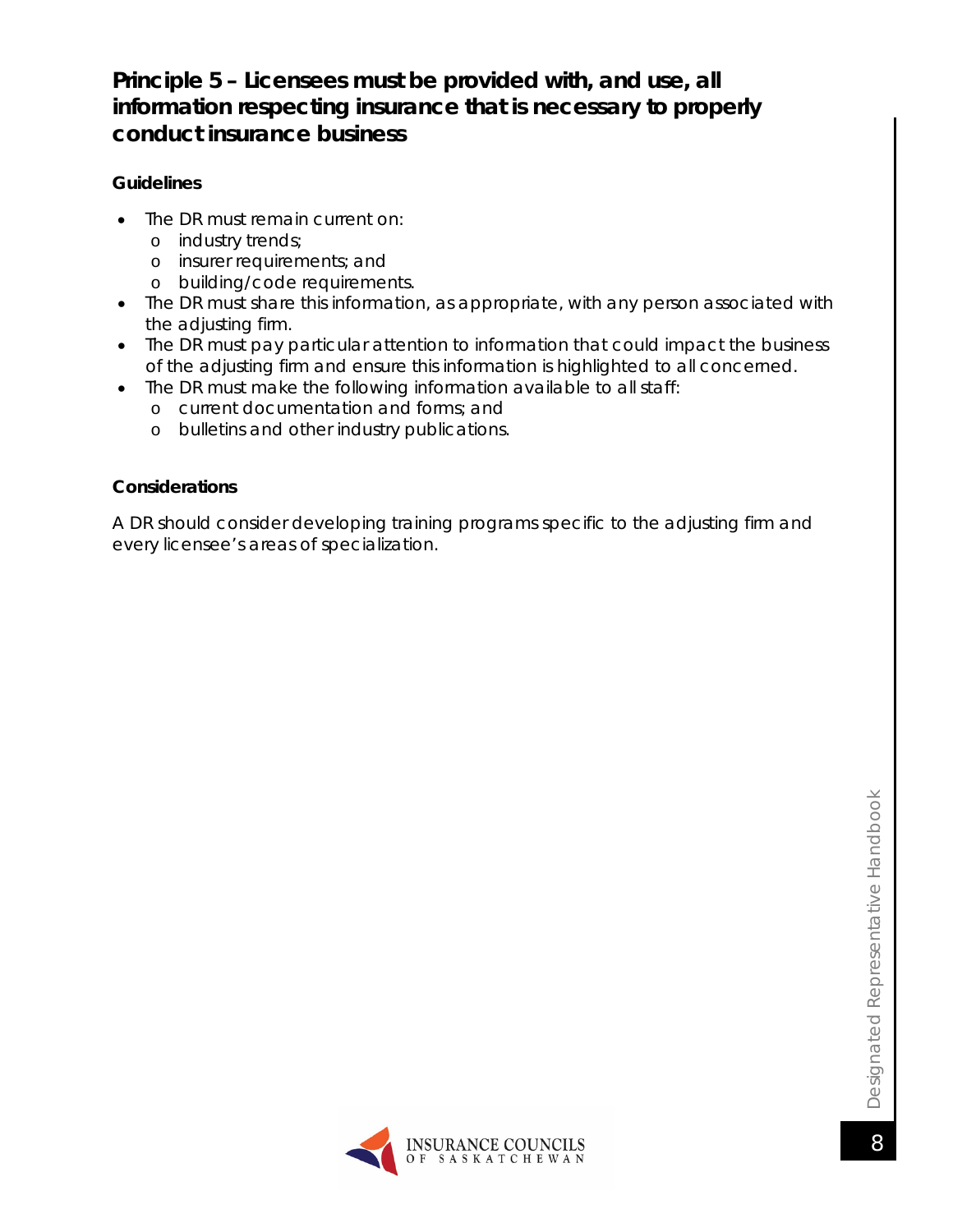## <span id="page-8-0"></span>**Principle 6 – All adjusting firm books, records and accounts must be maintained in accordance with the Insurance Legislation**

#### **Guidelines**

Books and records must be maintained on a current basis. This includes financial records as well as records of all insured and insurer interaction with the adjusting firm. A DR must ensure that:<br>• persons associate

- persons associated with the adjusting firm are diligent in recording insured and insurer contact with respect to the adjustment of an insurance loss, whether that contact was in person, over the telephone, over any form of digital medium or through hard copy documents; and
- qualified individuals are assigned to carry out all responsibilities.

#### **Considerations**

- utilizing all aspects of the adjusting firm's file management system is encouraged so the full potential of the software can enhance its management reporting abilities.
- reviewing the GICS Adjuster Code of Conduct which speaks in detail to file retention. File retention is the time period for which inactive and cancelled files should be kept.
	- o the Act allows prosecution or disciplinary action for up to three (3) years from the date the facts of a misconduct situation came to the knowledge of the Regulator.
	- o under *The Limitations Act*, most actions must be commenced within two (2) years from when the claimant knew or ought to have known about the occurrence, the causes of the occurrence, and who might be held responsible.
	- o *The Limitations Act* provides an ultimate limitation of 15 years from the date of the act or omission.
	- o for minors, persons incompetent to manage their affairs, and in the case of domestic assault or sexual assault, the limitation period does not apply, so effectively a lawsuit may begin decades after an occurrence.
- having a written plan in place to recover file records, accounts receivable, or any other information with respect to claims files. This may include a regular scheduling of computer backups of all books, records and accounts. All adjusting firm client records, digital and paper, should be stored to ensure safety from theft, water and fire damage.
- digitizing paper files to alleviate storage issues; and
- off site storage of digital/computer files and paper files.

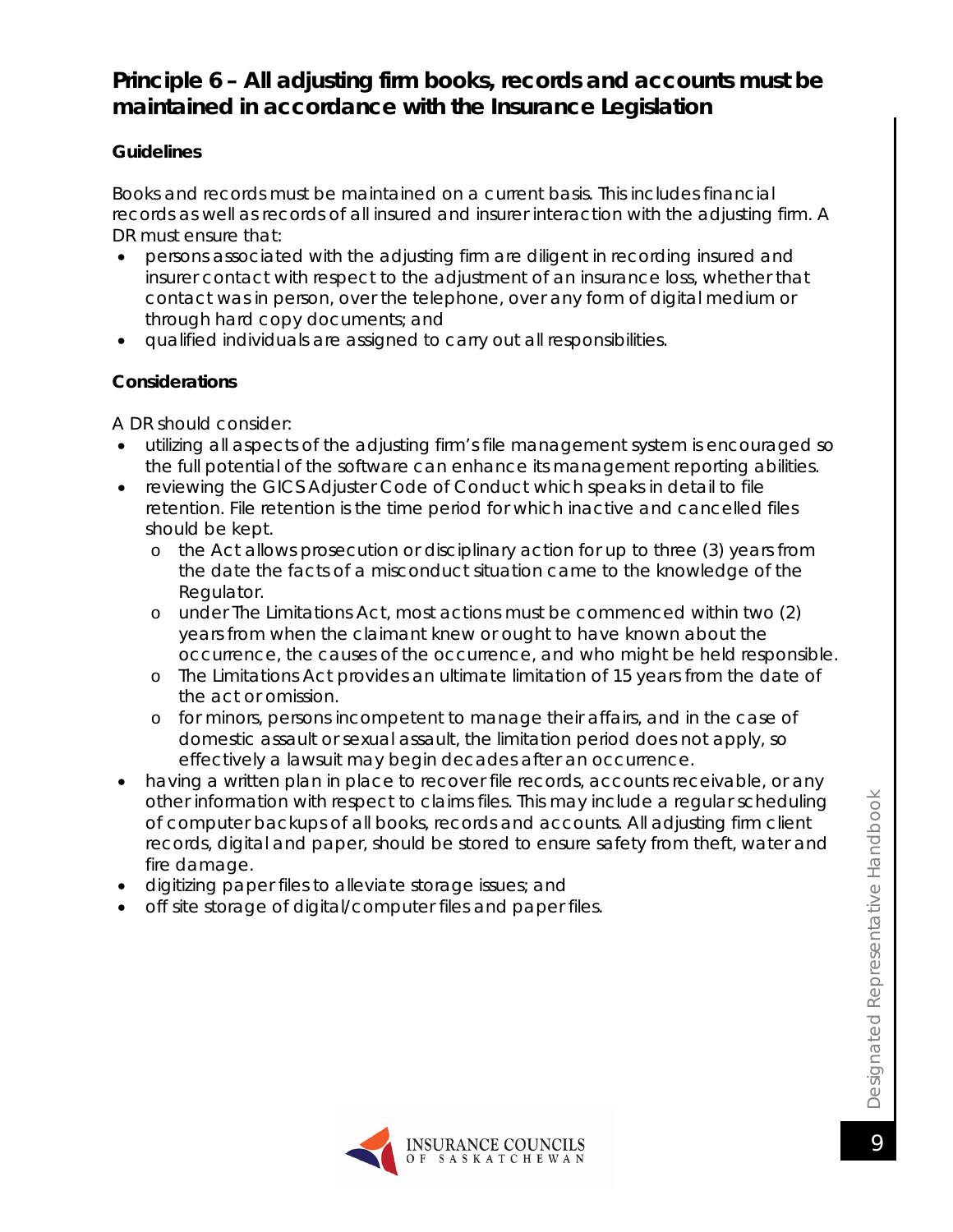## <span id="page-9-0"></span>**Principle 7 – Errors and omissions insurance (E&O) must be maintained in accordance with the Regulations**

#### **Guidelines**

• The adjusting firm's E&O must be maintained in accordance with section 5-10 of the Regulations*.*

*(e) every business that applies for or holds an adjuster's licence for one or more classes of property and casualty insurance other than crop hail insurance shall maintain and provide annually proof of a valid policy of errors and omissions insurance that: (i) provides a minimum of \$1,000,000 coverage with respect to any one occurrence and a minimum aggregate limit of \$2,000,000 with respect to all occurrences within a year; (ii) covers the insurance activities of the licensee; and (iii) is underwritten by an insurance company licensed to do business in Canada.*

- The DR must provide a copy of the adjusting firm's E&O coverage to the GICS each year upon renewal of the E&O coverage.
- The DR must immediately notify the GICS of all lapses, cancellations, or changes to E&O coverage.
- The DR must ensure that the E&O coverage includes all business or trade names under which the adjusting firm operates.

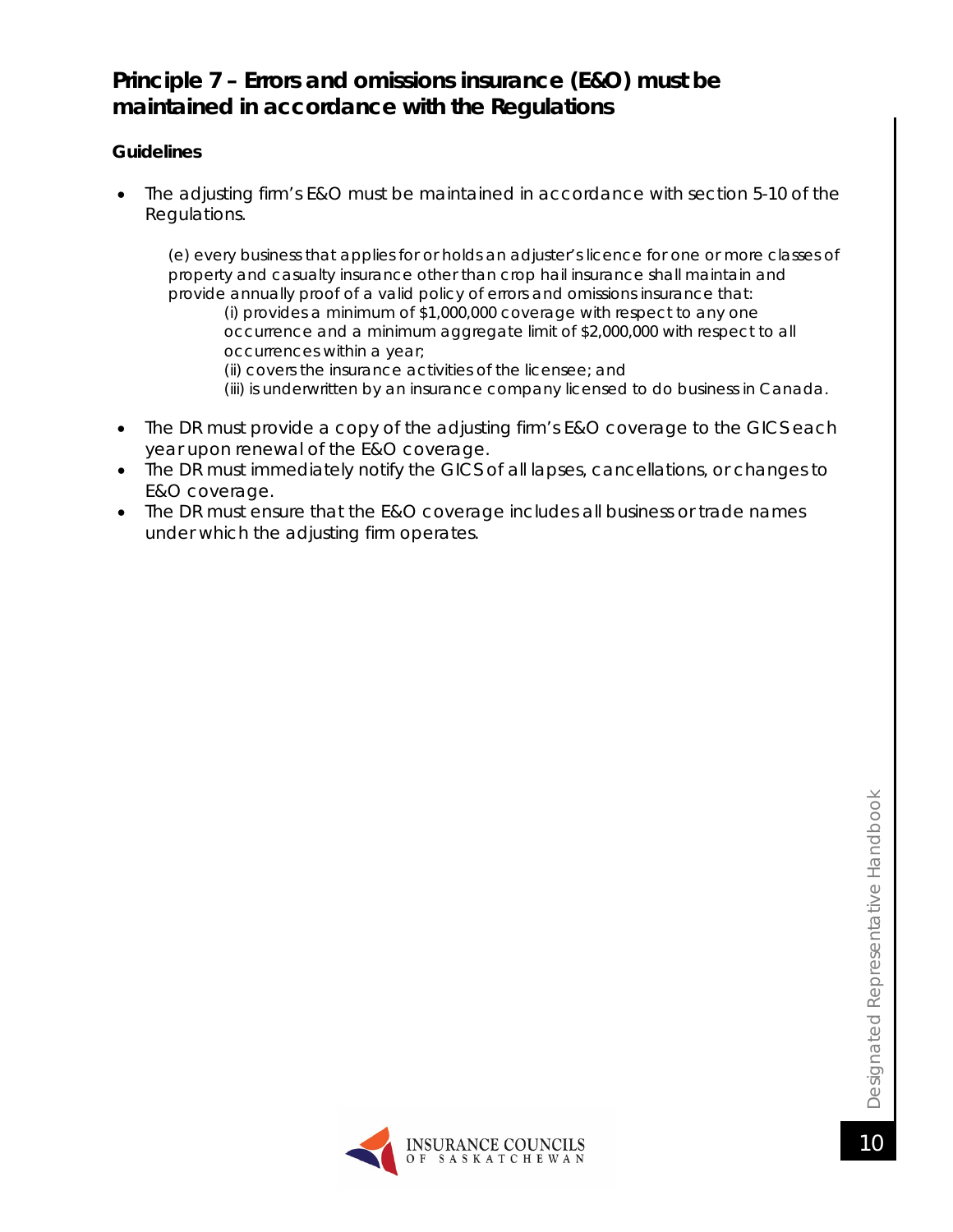## <span id="page-10-0"></span>**Principle 8 – Appropriate procedures must be established and followed such that the requirements of Principles 1-7 are met**

#### **Guidelines**

- The DR must be familiar with the Insurance Legislation as well as the GICS Adjuster Code of Conduct.
- The DR must aim to establish and maintain a supervisory environment that fosters the business objectives and professionalism of the adjusting firm, promotes the regulatory process and the Fair Treatment of Customers Guiding Principles.
- The DR must establish appropriate standards relating to the delegation of their duties.
- The adjusting firm, through the DR, must place a high priority on, and take all reasonable steps to ensure compliance with, the Insurance Legislation and other governing legislation.
- The DR must have policies and procedures in place to ensure that the GICS is notified of the following:

#### o **immediate notification of:**

- the failure to maintain the prescribed financial security requirements (E&O or the bond), pursuant to sections 5-10 and 5-23 of the Regulations;
- any change in the name of the business;
- any corporate change, such as:
	- $\checkmark$  amalgamation of the business;
	- $\checkmark$  sale of the business;
	- $\checkmark$  dissolution of the business; or
	- $\checkmark$  for a partnership, any change in the membership of the partnership or of the general partners of a limited partnership;
- **any withdrawal of a licence recommendation;**
- $\blacksquare$  any change in DR;
- any change in address or contact information; and
- any proceeding in bankruptcy, including a consumer proposal.

#### o **notification within 30 days of:**

- the commencement of any criminal or quasi-criminal proceedings anywhere in the world against the adjusting firm or the adjusting firm's directors or officers;
- the commencement of any professional, occupational or regulatory body proceedings anywhere in the world against the adjusting firm or the adjusting firm's directors or officers, including, but not limited to:
	- $\checkmark$  actions by any organization in which the adjusting firm's DR, officers or directors hold a designation;
	- $\checkmark$  any written notification regarding a suspension or cancellation of an adjusting firm contract from an insurer or MGA; or
	- $\checkmark$  actions by any regulatory body in which the adjusting firm, DR, officers or directors hold a registration or a licence; and
	- $\checkmark$  the commencement of any other type of legal action, respecting the business of insurance, or any other financial service, against the adjusting

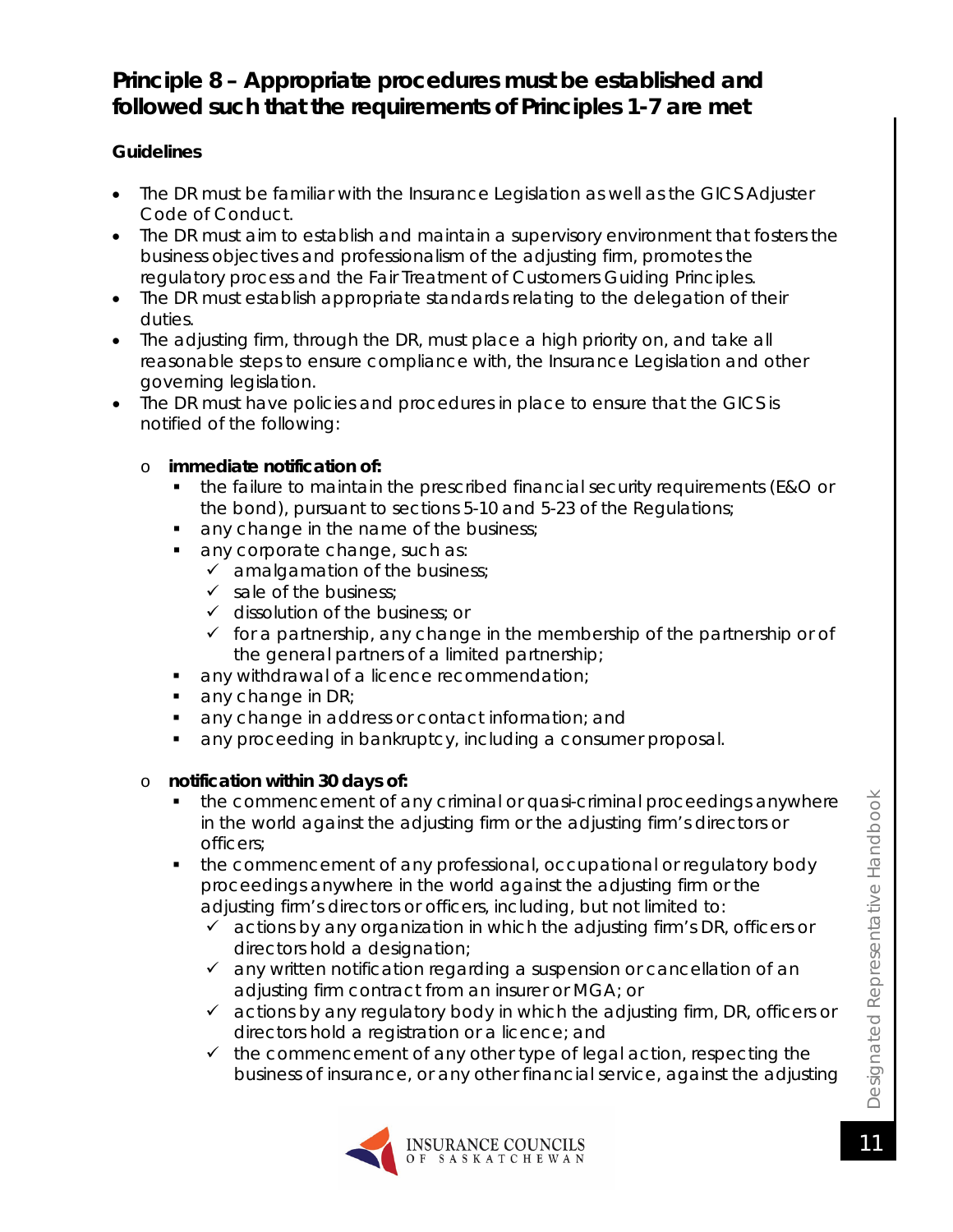firm, DR, officers or directors, including but not limited to class action lawsuits or civil actions.

• Where deficiencies in procedures are noted by the GICS staff during any audit/ review or investigation, a plan to address these deficiencies must be prepared, submitted to the GICS and implemented as identified in the plan.

#### **Considerations**

- are appropriate levels of supervisory staff present in the adjusting firm and any other offices including branch and home offices?
- is there a current policies and procedures manual for the adjusting firm and any other offices including branch and home offices?
- is all relevant information/material available and known to all licensees associated with the adjusting firm (e.g. central resource area, intranet)?
- does the adjusting firm monitor adjusting firm personnel for compliance with adjusting firm policies, procedures and Insurance Legislation?
- are staff required to report to the DR instances of non-compliance with Insurance Legislation and adjusting firm policies and procedures?
- are there procedures in place to ensure that the GICS compliance queries are responded to within a reasonable time frame? Does the DR follow up with the individual adjuster to ensure queries have been responded to?

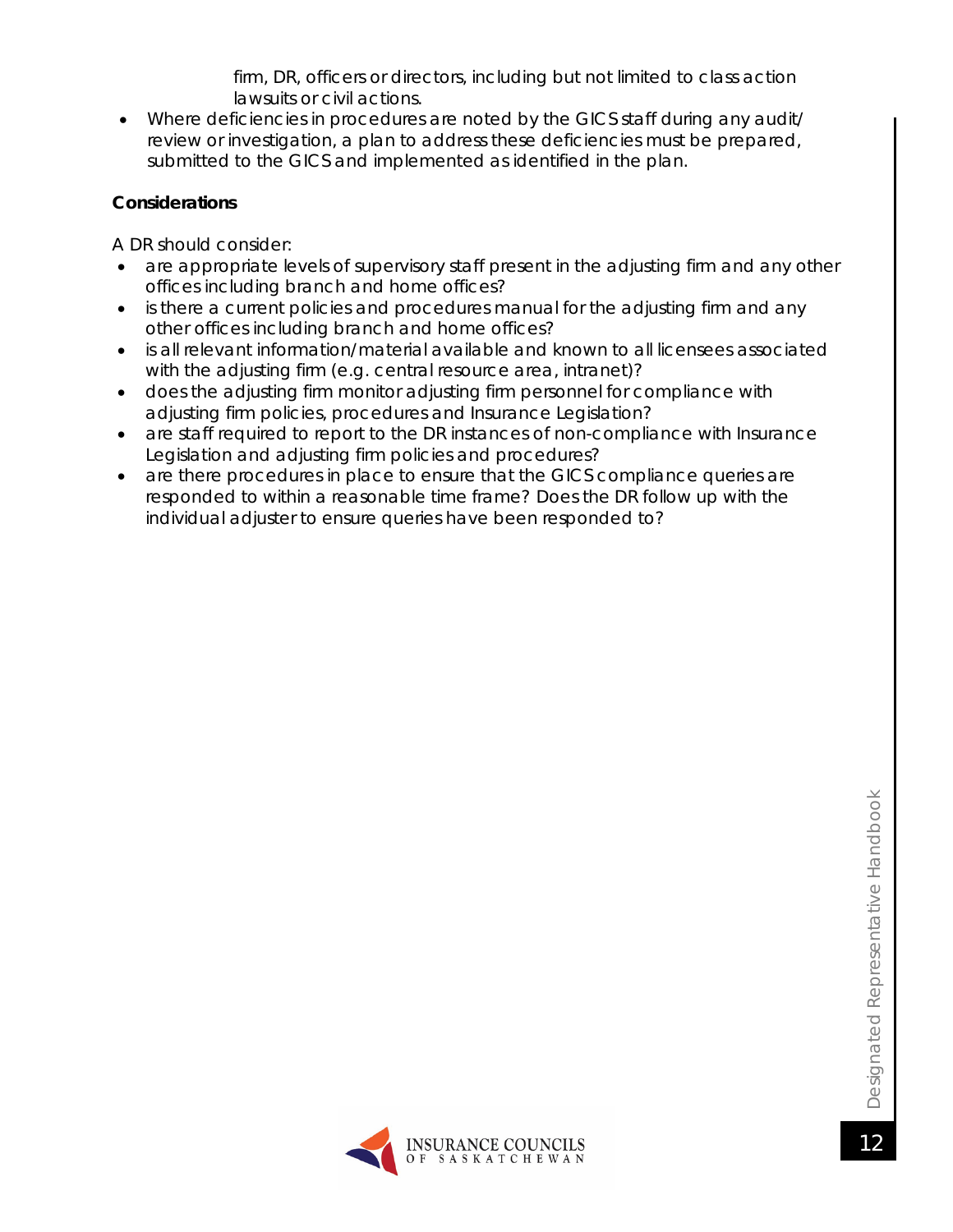## <span id="page-12-0"></span>**Appendix A – Changes to DR**

The adjusting firm management and the DR need to be aware of the requirements to make a change to the DR.

#### **Resignation of the DR**

A DR who resigns as DR or leaves the adjusting firm shall give notice of resignation to the adjusting firm and at the same time the DR also files that notice with the GICS.

An adjusting firm whose DR resigns as DR or leaves the adjusting firm must within 14 days after the resignation, submit to the GICS a written designation of an individual who meets the requirements of the Act and the Regulations.

#### **Revocation of the DR**

If the adjusting firm revokes the DR's designation or terminates the DR's employment the adjusting firm shall immediately notify GICS in writing of that fact and shall provide GICS with specific reasons for the revocation.

The adjusting firm must also submit to the GICS a written designation of an individual who meets the requirements of the Act and the Regulations.

#### **Death of the DR**

If the DR dies, the adjusting firm shall immediately notify GICS.

An adjusting firm shall within 14 days after death of the DR, submit to the GICS a written designation of an individual who meets the requirements of the Act and the Regulations.

An adjusting firm that does not have a new DR designated within the time frames specified is subject to the suspension of the adjusting firm's licence until a DR is designated.